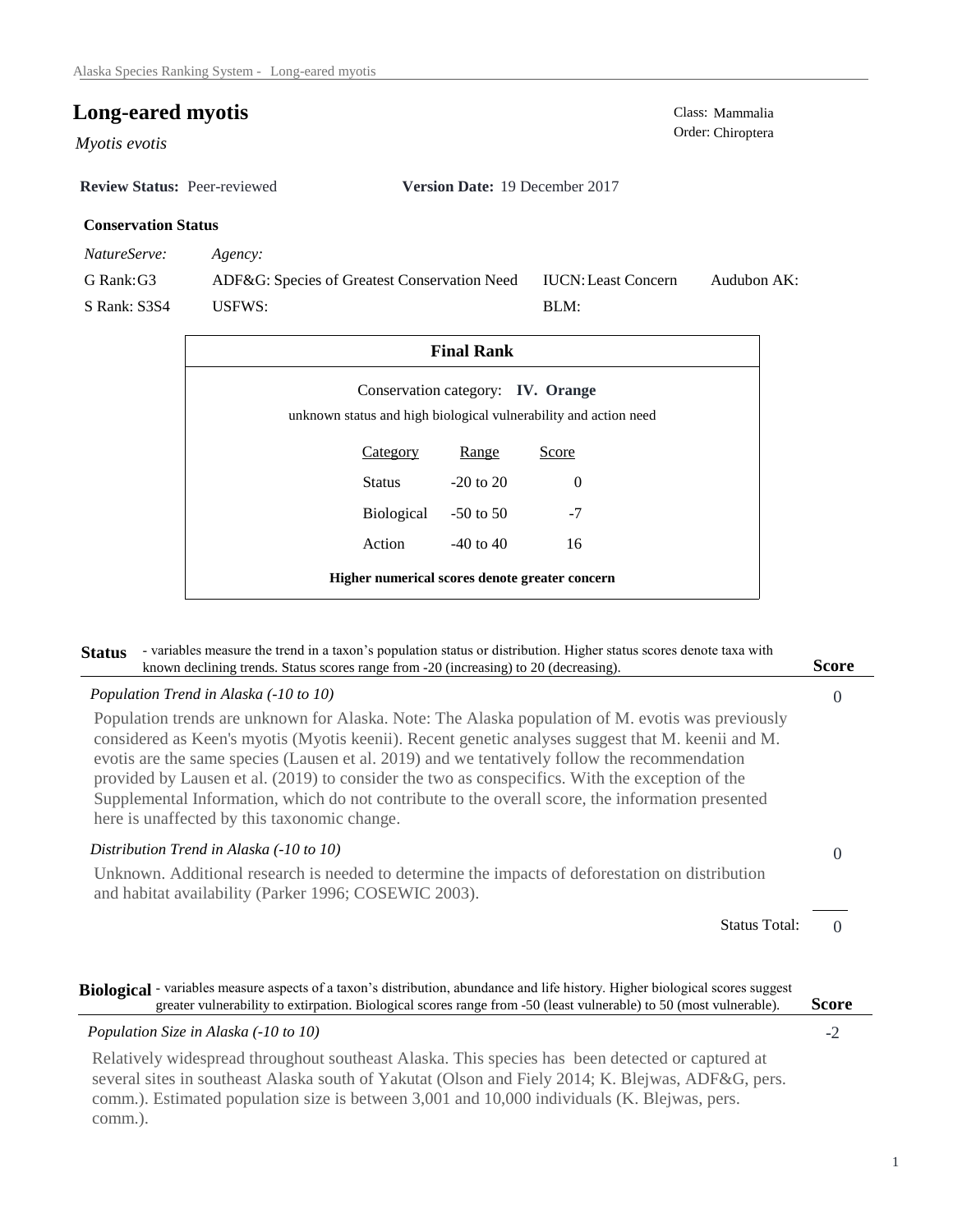#### *Range Size in Alaska (-10 to 10)*

Reported from several locations in southeast Alaska south of Yakutat, including on Prince of Wales, Wrangell, and Mitkof Islands (Boland et al. 2009a), in Juneau (Boland et al. 2009a), and as far north as Skagway (Olson and Fiely 2014; ARCTOS 2016). Estimated range size is <100,000 sq. km.

## *Population Concentration in Alaska (-10 to 10)*

In the summer, reproductive females concentrate in small numbers at maternity colonies (COSEWIC 2003; Hayes and Wiles 2013; Snider et al. 2013), whereas males and non-reproductive females roost alone (Boland et al. 2009b; Hayes and Wiles 2013). Very little is known about hibernation in Alaska or elsewhere in this species' range (e.g. COSEWIC 2003; Schmidt 2003). Hibernacula supporting large numbers of individuals have not been reported in Alaska, but given population size we suspect that number of sites >25 and potentially >250. We therefore rank this question as  $0.5 * C + 0.5 * D$ .

#### *Reproductive Potential in Alaska*

#### Age of First Reproduction (-5 to 5)

Can potentially give birth within their first year if they are in good enough body condition, but reproduction may be delayed until their second year in colder climates (Nagorsen and Brigham 1993; Frick et al. 2010b).

# Number of Young (-5 to 5)

Females give birth to a single pup, but may not reproduce every year if resources are scarce or if they are in poor body condition (COSEWIC 2003; Frick et al. 2010b). The proportion of females that forego reproduction in a given year is unknown. To reflect this uncertainty, we rank this question as  $0.5 * A + 0.5 * B$ .

#### *Ecological Specialization in Alaska*

### Dietary (-5 to 5)

Aerial insectivore. In southeast Alaska, trichopterans, spiders, and flies were consumed (Parker and Cook 1996). Moths and spiders were the most common prey in coastal forests of British Columbia (COSEWIC 2003; Burles et al. 2008). Prey are either caught in flight or gleaned from bark, needles, and leaves (COSEWIC 2003). Because invertebrates are an ephemeral and potentially unpredictable food source, we rank this question as B- Moderately adaptable with key requirements common.

## Habitat (-5 to 5)

Typically found in old-growth, coniferous forests near waterbodies (COSEWIC 2003; Boland et al. 2009a; Hayes and Wiles 2013; Anthony and Sanchez 2019), although a few records come from urban sites (COSEWIC 2003). Parker (1996) documented low levels of bat activity in clearcuts and second-growth forests of southeast Alaska. Requires cavities or crevices for roosting. Roosts have been reported from caves, rock crevices, large trees and snags, and occasionally buildings (COSEWIC 2003; Boland et al. 2009b; Olson and Fiely 2014; Anthony and Sanchez 2018). In the winter, hibernates in mid-elevation caves (COSEWIC 2003; Hayes and Wiles 2013) but additional information on wintering sites is needed.

> -7 Biological Total:

| Action | - variables measure current state of knowledge or extent of conservation efforts directed toward a given taxon.<br>Higher action scores denote greater information needs due of lack of knowledge or conservation action. Action |              |
|--------|----------------------------------------------------------------------------------------------------------------------------------------------------------------------------------------------------------------------------------|--------------|
|        | scores range from -40 (lower needs) to 40 (greater needs).                                                                                                                                                                       | <b>Score</b> |
|        | Management Plans and Regulations in Alaska (-10 to 10)                                                                                                                                                                           |              |

Bats may be intentionally killed by humans when they are perceived as nuisance or disease-carrying species. In Alaska, state laws prohibit the killing of nuisance animals unless a permit is obtained (5

-8

-2

-5

1

4

## 5

#### 2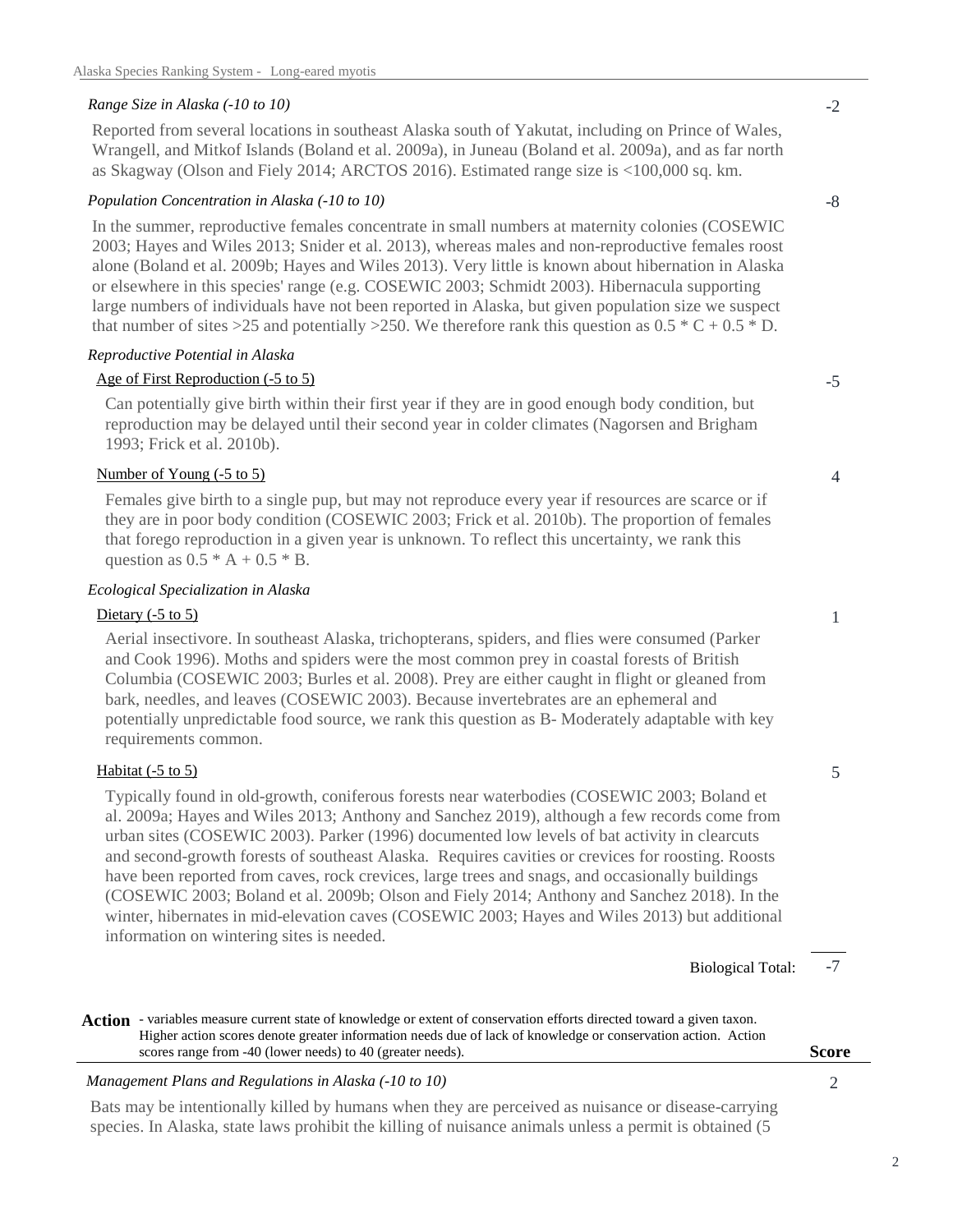AAC 92.420. Taking nuisance wildlife).

### *Knowledge of Distribution and Habitat in Alaska (-10 to 10)*

This species has been reported from several locations in southeast Alaska (Boland 2009a; ARCTOS 2016). A recent survey in Skagway extended the known distribution of this species in Alaska, indicating the need for additional surveys to determine northern range limits (Olson and Fiely 2014). Foraging and roost habitats have been studied (Boland et al. 2009b; Olson and Fiely 2014), but further research is needed on habitat characteristics of hibernacula and maternity colonies.

#### *Knowledge of Population Trends in Alaska (-10 to 10)*

Bats in southeast Alaska are currently being monitored by ADF&G using road surveys and acoustic monitoring stations, but current data are insufficient for monitoring statewide population trends.

#### *Knowledge of Factors Limiting Populations in Alaska (-10 to 10)*

Little is known about the population dynamics of M. evotis/M. keenii in Alaska or elsewhere in its range. In northern British Columbia, an unusually cool, wet summer affected reproductive phenology, but had no influence on reproductive success (Burles et al. 2009). Because this species is closely associated with large-diameter trees and snags (Boland et al. 2009b), timber harvest (Parker 1996; Hayes and Wiles 2013) and urbanization may affect habitat availability and behavior. Additional research is needed to assess ecological requirements, demographic parameters, winter ecology, and vulnerability to white-nose syndrome.

> 16 Action Total:

2

10

2

#### Supplemental Information - variables do not receive numerical scores. Instead, they are used to sort taxa to answer specific biological or management questions.

| Harvest:                            | None or Prohibited |  |
|-------------------------------------|--------------------|--|
| <b>Seasonal Occurrence:</b>         | Year-round         |  |
| <b>Taxonomic Significance:</b>      | Monotypic species  |  |
| % Global Range in Alaska:           | ${<}10\%$          |  |
| % Global Population in Alaska: <25% |                    |  |
| Peripheral:                         | Yes                |  |

#### **References**

Anthony, C. R., and D. M. Sanchez. 2018. Roost site selection of western long-eared myotis in a western juniper woodland. Journal of Wildlife Management 82(3):618–628. DOI: 10.1002/jwmg.21416

Anthony, C. R., and D. M. Sanchez. 2019. Resource selection and space use of Myotis evotis in a western juniper woodland in Oregon. Journal of Mammalogy 100(1):239–248. DOI: 10.1093/jmammal/gyy150

ARCTOS. 2016. ARCTOS database: Fish, amphibian, mammal, bird and reptile collections. University of Alaska Museum of the North, Fairbanks, AK, USA. Available online: http://arctos.database.museum/

Boland, J. L., W. P. Smith, and J. P. Hayes. 2009a. Survey of bats in Southeast Alaska with emphasis on Keen's myotis (Myotis keenii). Northwest Science 83(3):169-179. DOI: 10.3955/046.083.0301

Boland, J. L., J. P. Hayes, W. P. Smith, and M. M. Huso. 2009b. Selection of day roosts by Keen's myotis (Myotis keenii) at multiple spatial scales. Journal of Mammalogy 90:222-234. DOI: 10.1644/07-MAMM-A-369.1

Burles, D. W., R. M. Brigham, R. A. Ring, and T. E. Reimchen. 2008. Diet of two insectivorous bats, Myotis lucifugus and Myotis keenii, in relation to arthropod abundance in a temperate Pacific Northwest rainforest environment. Canadian Journal of Zoology 86:1367-1375.